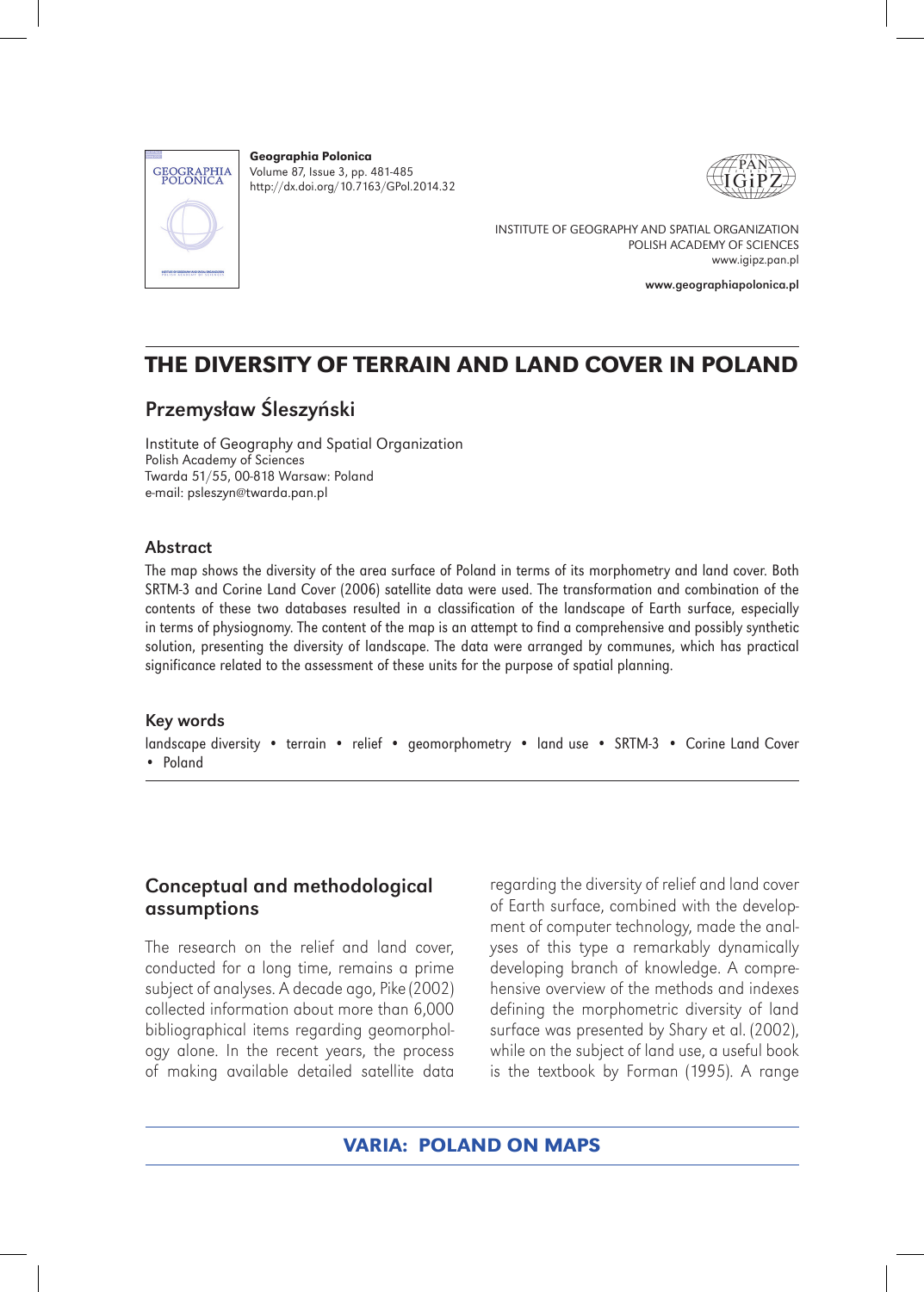### of analyses was performed for the area of Poland as well, including both the geomorphometric (Śleszyński 2013a) and land use diversity (Solon 2006; Łowicki & Mizgajski 2013).

What is problematic in the evaluation and analysis of the landscape diversity is its high heterogeneity, due to which a large number of its individual elements must be taken into account. Despite the indubitable conceptual and methodological progress, there are still no satisfactory methods to present the diversity in a synthetic or comprehensive way, showing quantitatively the characteristics related to denivelations, the size of relief forms, and the land cover present there, similarly diversified in terms of the shape and nature of boundaries of various forms of land use. This subject is discussed, among others, by Solon (2003), who indicates that there is no consensus among the researchers in problematic terms, concerning the best, or for some reason most efficient approach (structural, dynamic, functional, etc.), even more so in the scope of delimitation of units to be analysed in terms of various traits attesting to the internal diversity of these units. One has to agree with the views arguing for using various approaches and units according to the needs.

In general, the relief and land cover form the basis for distinguishing the categories, classes, or types of landscape, particularly in its physiognomic aspect. Simultaneously, the relief is the basic determinant for the typology of natural landscape (Richling & Dąbrowski 1995). Whereas combining the elements of natural and anthropogenic environment gives grounds to distinguish the socalled architectural-landscape units (Bogdanowski 1989) or cultural landscapes (Degórski 2009; Myga-Piątek 2012). Prevalent in a vast majority of analyses is the method which assumes distinguishing the units in relation to the natural boundaries of forms, especially the land relief and then the land cover. Analyses using regular fields of reference, such as squares, are less common (Wyrzykowski 1991), and virtually non-existent for administrative units.

The proposed method is an attempt to combine the measures of the land relief and land cover diversity. The result is a classification of earth surface in terms of landscape. Obviously, it does not cover the whole complexity of biological environment which forms this landscape; still, it pertains to its most important structural traits constituting the 'frame' of the landscape, especially in the physiognomical aspect mentioned above. This is why it is particularly suited for practical purposes, particularly in the assessment of landscape diversity for the purposes of spatial planning and the monitoring of spatial governance and development (Martín Ramos & Otero Pastor 2012; Śleszyński 2013b). This is why the commune was chosen as the basic unit of reference, as for various reasons it administrative boundaries cross various land formations and various categories of land cover.

Two sources of data were selected for analysis, both available to the public and most adequate for morphopetric analyses (SRTM3) as well as the analyses of land use (Corine Land Cover). In the former case, a thorough source technical characteristics of this data set for the construction of a digital terrain model was presented by Rodriguez et al. (2005). It is worth to supplement here that the mean error of measurement for the area of Poland is slightly greater than the assumed 1 m: in particular, in the case of areas with steeper slopes and in the rolling and hilly terrain it equals 2.7 m (Karwel & Ewiak 2006). Moreover, the horizontal resolution for the latitude where Poland lies means a higher degree of latitudinal, and lower degree of longitudinal details. The horizontal resolution of publicly available files equals 3˝ which for the area of Poland amounts to 60-65×90 m. For the purpose of the analysis, this was interpolated into a >300×300 m grid, resulting in a database for the area of Poland containing about 2.5 mln altimetric points.

The land cover analyses used the Corine Land Cover database for 2006. What becomes visible in this case is the problem of the detail level of divisions which do not cover areas with buildings smaller than 25 ha or narrower than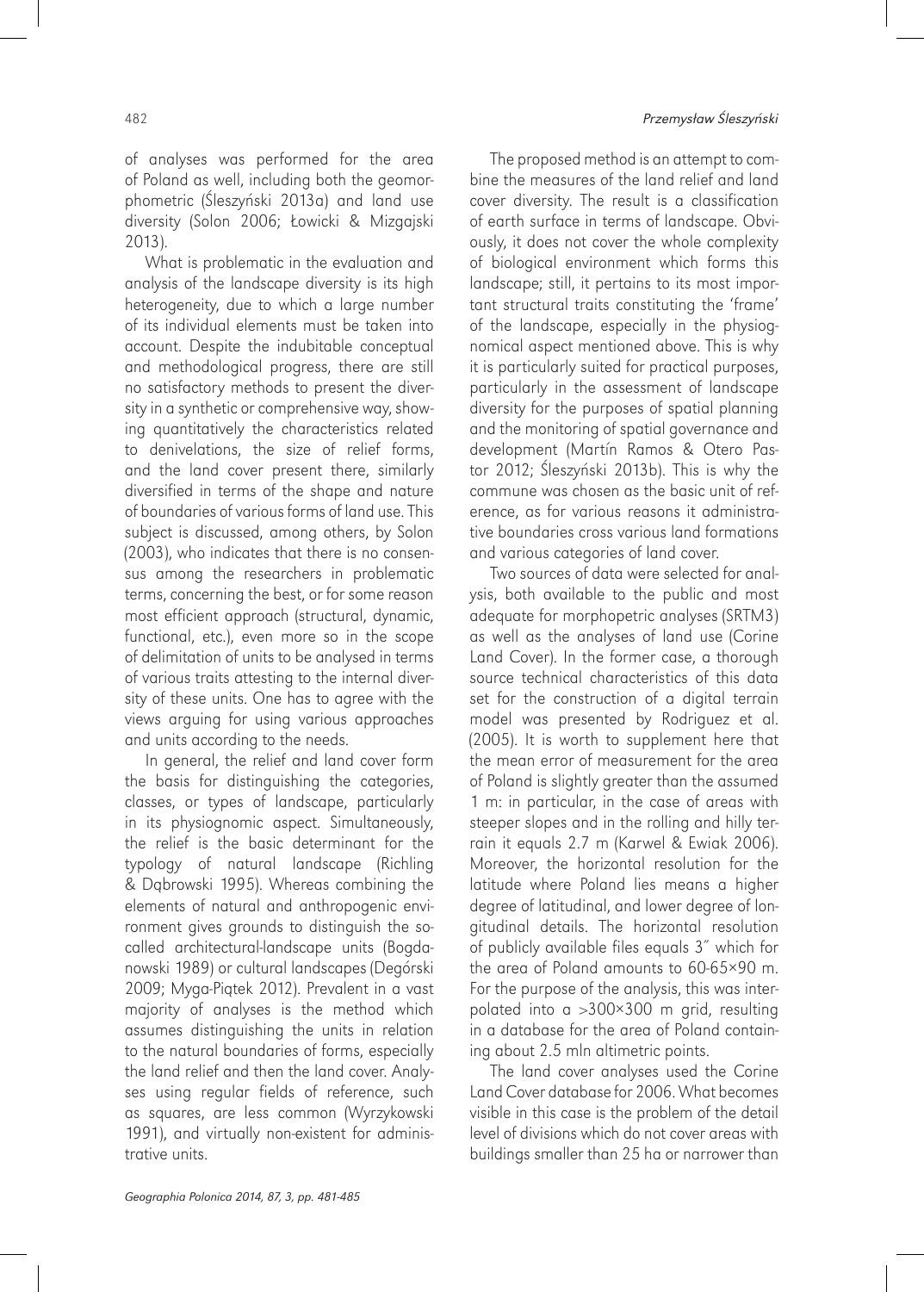100 m. Gallego (2009) remarks that for 29% of NUTS5 units in Europe, covering 16.6% of its territory and 2.9% of population, the 'artificial surfaces' category is absent. This problem is of lesser importance for the territory of Poland, where a commune (NUTS5) is relatively large in terms of area compared to other European countries.

In the case of land relief, the standard deviation indicator was used. This results from the fact that this measurement shows the deviation from arithmetical mean, that is, how much all the measurements (of altitude in this case) differ from each other. In other words, the analysis of standard deviations provides the answer to the question what is the dispersion of values surrounding the mean and, thanks to this quality, well describes the variability of a given set. Therefore, it is useful in studying the degree of land relief diversity. The standard deviation indicator for reference fields in the form of a regular grid of hexagons for the territory of Poland was presented elsewhere (Śleszyński 2013a).

The analyses were performed using various computer software, mainly Global Mapper 9.0 (Global Mapper Software LLC ) and Vertical Mapper (MapInfo Corporation / Pitney Bowes, Inc.). The final edition of the map was done using MapInfo Professional 9.0 software.

### Results

The results of the analyses were presented on a map with a scale of 1:2,500,000. The values of the diversity indicators of relief and land cover were divided into 3 classes each. The

| $Class^*$      | Number<br>of<br>entities | Area<br>(thous.<br>sq. km) | Popula-<br>tion<br>(thous.) | Density<br>of population<br>(persons per 1 sq. km)** | Standard<br>deviation<br>of denivelations** | Density of CLC<br>boundaries, level 3<br>(km per 100 sq. km) |
|----------------|--------------------------|----------------------------|-----------------------------|------------------------------------------------------|---------------------------------------------|--------------------------------------------------------------|
| A1             | 213                      | 25.6                       | 1,307                       | 51                                                   | 6.82                                        | 133.9                                                        |
| A <sub>2</sub> | 175                      | 21.4                       | 1,058                       | 49                                                   | 7.41                                        | 215.3                                                        |
| A3             | 150                      | 16.9                       | 1,013                       | 60                                                   | 7.38                                        | 287.4                                                        |
| <b>B1</b>      | 238                      | 39.4                       | 1,505                       | 38                                                   | 14.20                                       | 147.6                                                        |
| <b>B2</b>      | 430                      | 66.5                       | 2,821                       | 42                                                   | 14.46                                       | 214.8                                                        |
| B <sub>3</sub> | 263                      | 30.4                       | 1,661                       | 55                                                   | 14.01                                       | 286.8                                                        |
| C1             | 107                      | 16.8                       | 671                         | 40                                                   | 36.03                                       | 149.5                                                        |
| C2             | 274                      | 41.7                       | 2,036                       | 49                                                   | 40.07                                       | 215.6                                                        |
| C3             | 322                      | 32.5                       | 2,867                       | 88                                                   | 62.44                                       | 301.9                                                        |
| $M***$         | 900                      | 21.6                       | 23,270                      | 1,079                                                |                                             |                                                              |
| Total          | 3,072                    | 312.7                      | 38,209                      | 122                                                  | 22.07                                       | 238.0                                                        |

Table 1. Characteristic of communes by classes of relief and land cover

\* Abbreviations: letters mark the assignment to a class according to the standard deviation of denivelation (in meters), and digits according to the CLC boundary density (Corine Land Cover, level 3; in kilometres per 100 square kilometres). Values: A – less than 10, B – 10 to 25, C – more than 25, 1 – less than 180, 2 – 180 to 250, 3 – more than 250.

\*\* Indicator values calculated as non-weighted mean for all commune units in the class.

\*\*\* Towns and cities in their administrative boundaries (urban communes and towns in urban-rural communes). This category was not examined in terms of the values of diversity indicators but was included in the table for informational purpose.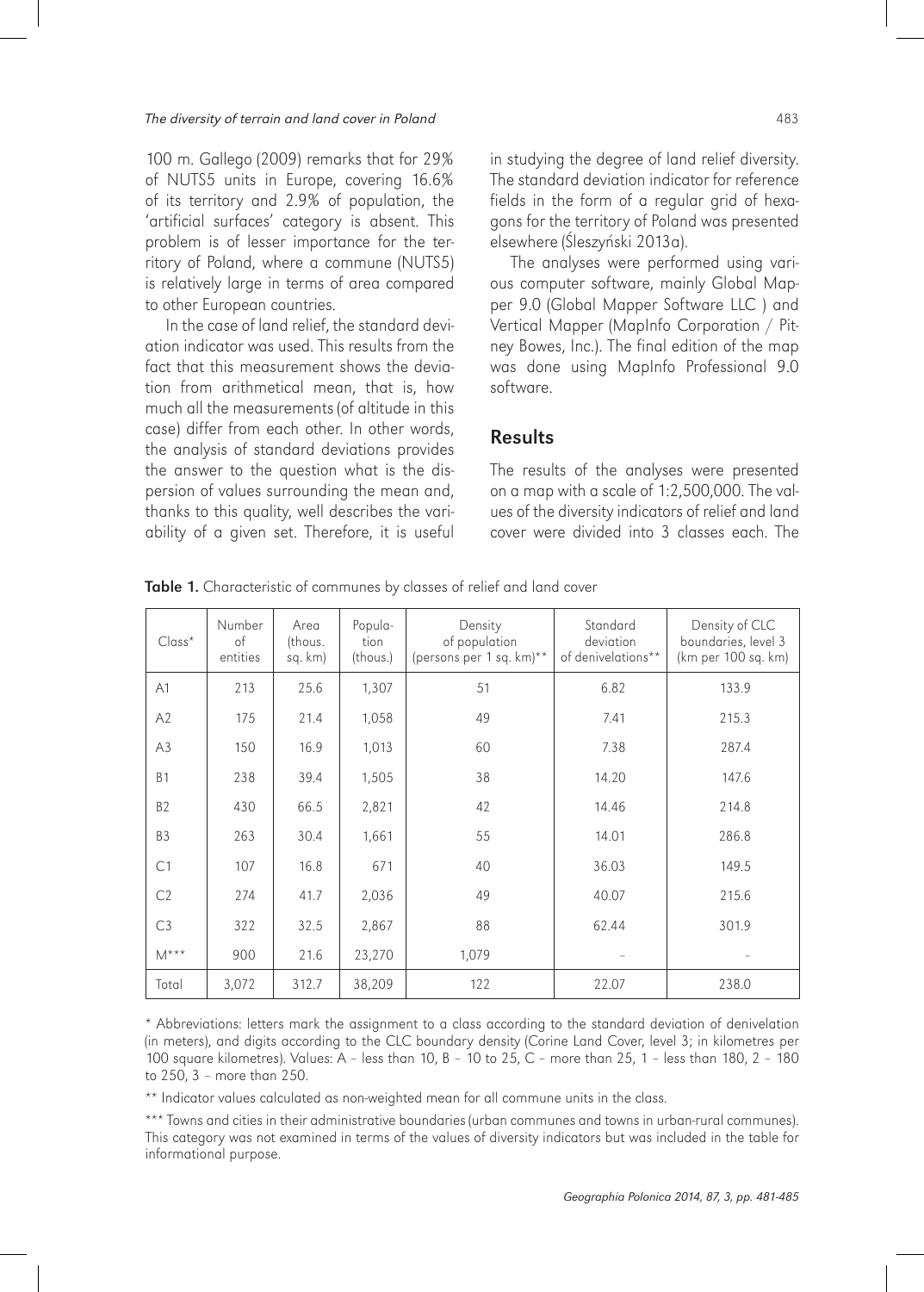combination of both divisions results in a classification composed of 9 classes (Tab. 1).

The most represented class is B2, or the 'middle' class in the proposed classification. It amounted to 430 units (rural communes or rural areas in urban-rural communes) and encompassed  $66,500 \text{ km}^2$  of the country's area. The next most numerous class was C3 (322 units and 32,500 km<sup>2</sup> ).

The most diverse relief and land cover (C3 class) can be found in the communes in mountain (the Carpathian Mountains and Sudetes) and upland areas (the Świętokrzyskie Mountains, Lublin Upland, Krakow-Częstochowa Upland), and also in the Kashubia Lakeland. Interestingly, while the highest parts of the Polish mountains are characterised by high standard deviation values and slightly lower CLC boundary densities, which stems from them being less populated and having less transformed environment. In lowland areas, in turn, it is the eastern Mazovia and Podlachia (Podlasie) region which stand out in this respect. The higher CLC boundary density here is the result of historical conditions and the development of individual farming, which informed the greater patchwork of land use.

Somewhat 'opposite' to the C3 class is the A1 class, characterised by the lowest values of relief and land cover diversity. Communes belonging to this category are found mainly in Greater Poland, which is the result of its lowland landscape and larger, less fragmented agricultural holdings.

The content of the map was supplemented with population density. It is a determinant of land use, particularly in the suburban zones of the largest cities. Most interestingly, however, it does not translate directly to the increased CLC boundary density on the map. This may be due to the insufficiently detailed division of the land cover map, as well as the presence of mixed classes in the CLC classification, which do not accurately reflect the boundaries between all the forms of land use. Therefore, it can be questioned how useful CLC is in the analyses of this type and if, perhaps, it might be necessary to have a more detailed land cover database at one's disposal for more specialised purposes.

The additional map with the scale of 1:7,500,000 presents the classification of relief and land cover diversity according to mezoregions. The same methodology and cartographic presentation method were used. The purpose of this map is to compare the analyses according to various units of reference, as well as to present the results and classifications in a more generalised form in terms of geographical scale.

Obviously, the proposed solutions do not exhaust all the possible ways of constructing the indicators and classifications (including typologies) of landscape diversity based on the relief and land cover. It seems that the proposed methodology can be developed further in several directions. First, it is possible to seek a greater number of indicators characterising the diversity of relief and land cover. Second, one may look for better individual indicators reflecting the diversity of relief and land cover in the best possible way. Third, it is important to indicate the level of data detail which is optimal for the needs and purposes, in particular in the area of land cover.

#### Editors' note:

Unless otherwise stated, the sources of tables and figures are the author(s), on the basis of their own research.